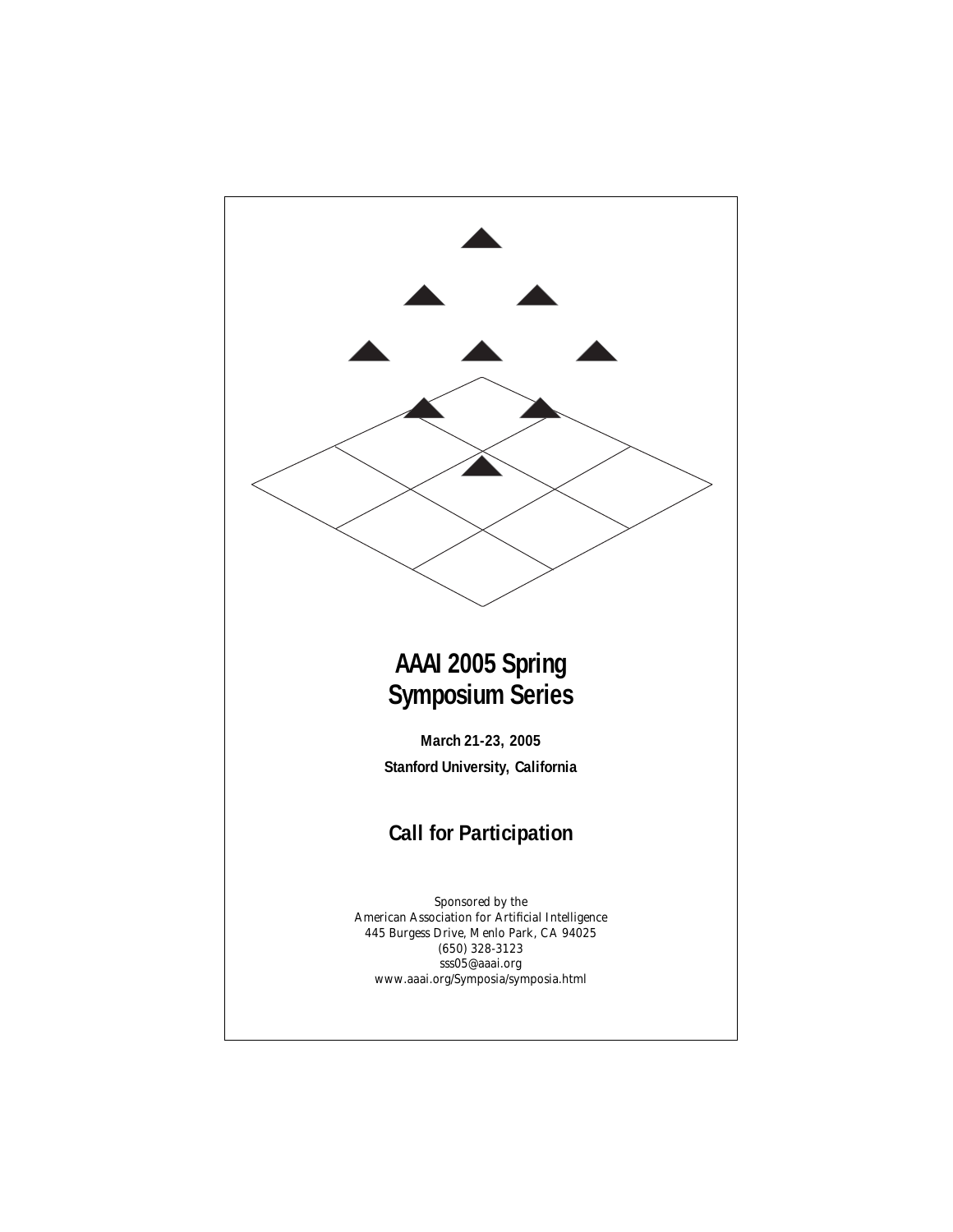THE AMERICAN ASSOCIATION FOR ARTIFICIAL INTELLIGENCE, in cooperation with Stanford University's Computer Science Department, is pleased to present its 2005 Spring Symposium Series, to be held Monday through Wednesday, March 21–23, 2005 at Stanford University in Stanford, California. The topics of the eight symposia in this symposium series are:

- ❏ AI Technologies for Homeland Security
- ❏ Challenges to Decision Support in a Changing World
- ❏ Developmental Robotics
- ❏ Dialogical Robots: Verbal Interaction with Embodied Agents and Situated Devices
- ❏ Knowledge Collection from Volunteer Contributors (KCVC05)
- ❏ Metacognition in Computation
- ❏ Persistent Assistants: Living and Working with AI
- ❏ Reasoning with Mental and External Diagrams: Computational Modeling and Spatial Assistance

An informal reception will be held on Monday, March 21. A general plenary session, in which the highlights of each symposium will be presented, will be held on Tuesday, March 22. Symposia will be limited to between forty and sixty participants. Each participant will be expected to attend a single symposium. Working notes or AAAI technical reports will be prepared and distributed to participants in each symposium. In addition to invited participants, a limited number of interested parties will be able to register in each symposium on a first-come, first-served basis. Registration information will be available in December. To obtain registration information, write to:

AAAI Spring Symposium Series 445 Burgess Drive Menlo Park, CA 94025-3442 USA Voice: 650-328-3123 Fax: 650-321-4457 sss05@aaai.org www.aaai.org/Symposia/symposia.html

# **Submission Dates**

- ❏ Submissions for the symposia are due on October 8, 2004
- ❏ Notification of acceptance will be given by November 5, 2004
- ❏ Material to be included in the working notes or technical report of the symposium must be received by January 31, 2005

Please see the appropriate section in each symposium description for specific submission requirements.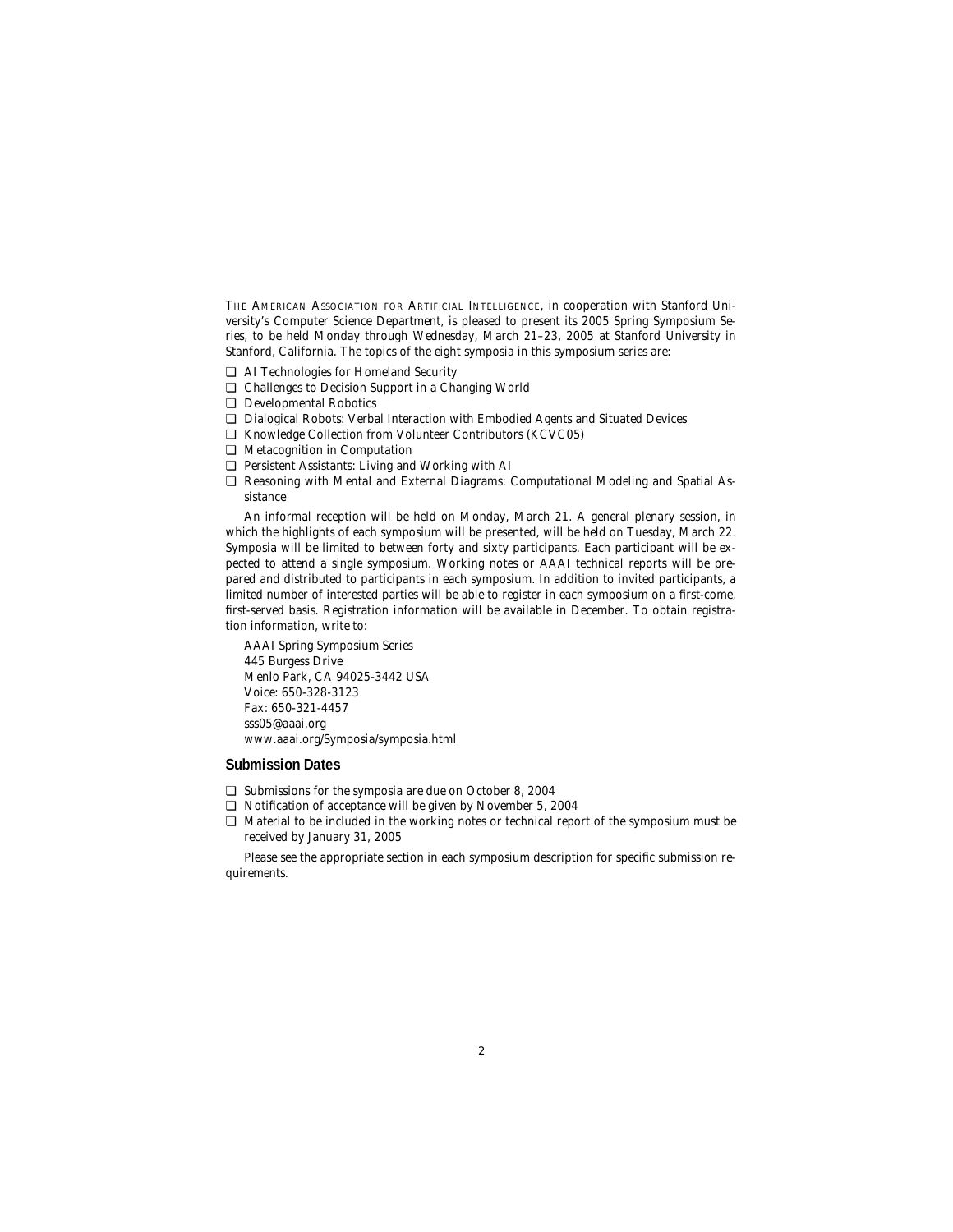

AFTER SEPTEMBER 11, 2001, preempting terrorist acts,and providing for the security of citizens at home and abroad have become top priorities for the United States and many other nations around the globe. To achieve these goals, an overwhelming amount of information needs to be absorbed, processed, interpreted and analyzed in a timely fashion. Various AI technologies can be of great utility in addressing these challenges. For example, multiagent systems can support information sharing and collaboration among analysts, data mining techniques can discover and extract hidden patterns about terrorist activities buried in large data stores, social network analysis can help assess and predict terrorist intentions and behaviors, and knowledge representations and ontologies can facilitate information fusion, knowledge sharing and semantic understanding.

However, using AI technologies to provide for the security of citizens and the homeland raises many complex issues, for example:

- ❏ Can AI technologies augment the ability of human analysts to objectively analyze large quantities of complex, oftentimes ambiguous or contradictory data while simultaneously reducing the impact of their personal biases?
- ❏ Can AI technologies be used to enhance collaboration between human and robots in service of homeland security?
- ❏ Can AI technologies facilitate information/knowledge sharing and semantic understanding while avoiding cognitive overload?
- ❏ Can AI technologies be used in information sharing and data mining applications to improve security while yet also enhancing the privacy of citizens?

The purpose of this symposium is to provide a forum for discussing these and other issues related to AI for homeland security. The symposium will include one or more invited talks and multiple sessions. The invited talks will provide an overview about homeland security problems for which AI techniques and technologies can provide added value. The invited talks will be followed by multiple sessions, each of which focuses on a particular issue. Each session will consist of presentations (oral or poster) and conclude with a discussion facilitated by a moderator. The outcome of the discussion may range from a collection of ideas and/or technologies for addressing certain issues to a summary of arguments that support or reject a research hypothesis.

#### **Submission Information**

Potential participants should submit an extended abstract (2–4 pages) to AI4HS@ist.psu.edu. The extended abstract should clearly identify on the first page a known or perhaps a likely future homeland security issue it aims to address. Authors are encouraged to use one of the four issues listed above, whenever they are applicable. Further information (e.g., an extended issue list) about the symposium can be found at AI4HS.ist.psu.edu.

#### **Organizing Committee**

John Yen (chair), The Pennsylvania State University; Robert Popp (chair), DARPA; Jim Hendler, University of Maryland; Milind Tambe, USC; Katia Sycara, Carnegie Mellon University; Hsinchun Chen, University of Arizona; Robin Murphy, University of South Florida.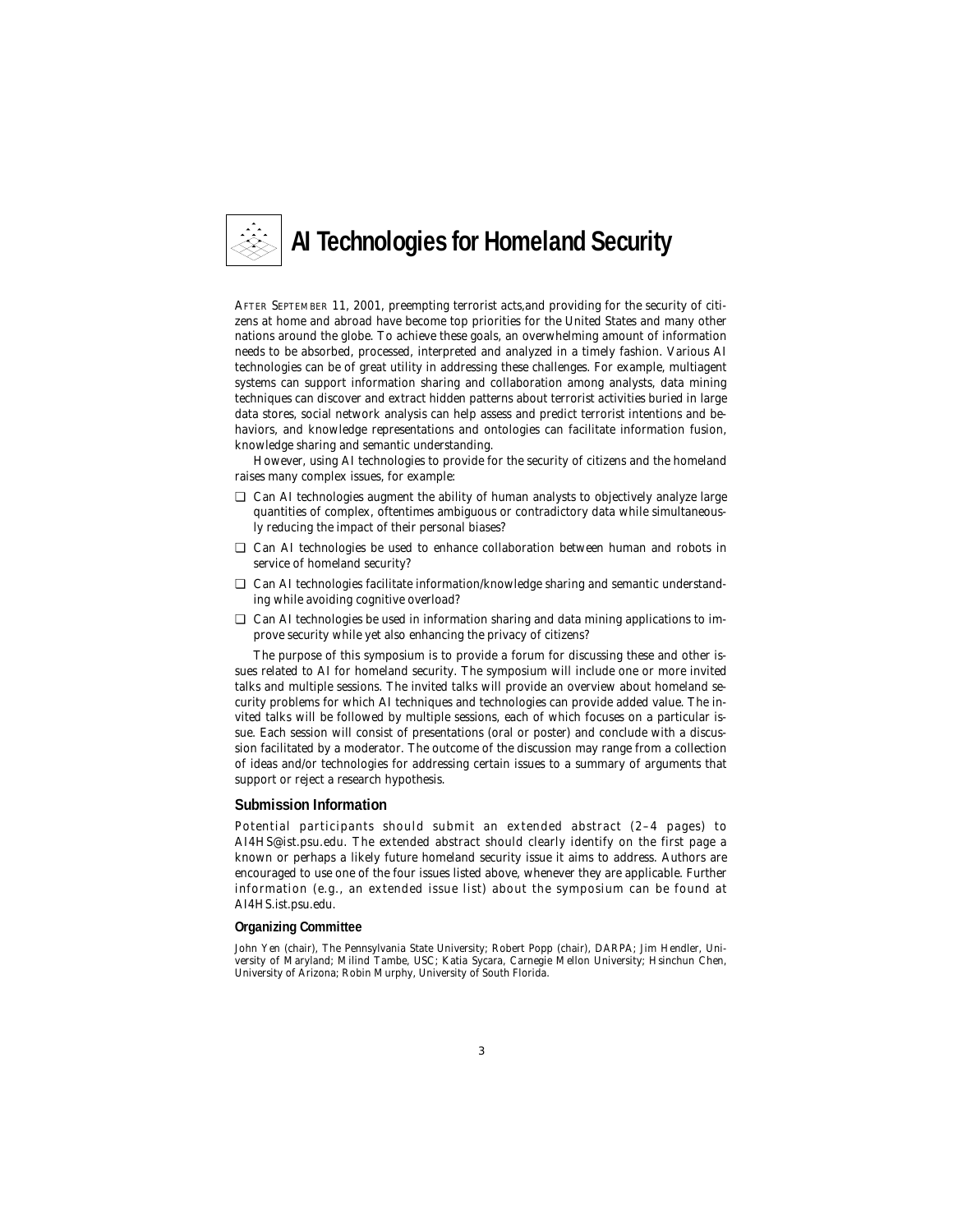

ONE OF THE MOST DAUNTING CHALLENGES faced by decision support systems is a perpetual change in their environment. Existing decision support methodologies, tools, and frameworks are often difficult to scale up and adapt to changing knowledge, workflow, and operational setting. Systems that have to cope with change need to include methodologies that go outside single theories. For example, systems that are based on probabilistic or decisiontheoretic principles will be typically unable to cope with change by themselves, as neither probability theory nor decision theory say much about how decision models are constructed, let alone how they should be modified. The general AI concepts of perception, learning, control, abstraction, and personalization must be inherently designed into the methodological, architectural, and operational aspects of adaptive systems, from application design through software and hardware infrastructure support.

This symposium aims at bringing together researchers with experience or interest in building adaptive decision support systems. Since some domains, such as biomedicine, deal with numerous modes of reasoning, this symposium aims at providing a coherent forum that will highlight various issues involved and will facilitate cross-disciplinary diffusion of methods in reasoning about and adapting to change. The central themes for the symposium are: (1) practical fielding of adaptive decision support systems, and (2) crucial technologies for successful adaptive decision support systems. We encourage submissions that address (but are not limited to) relevant issues in the domains of biomedicine, finance and business, and military/government/homeland security. In particular, we welcome submissions that address the challenges faced and the solutions involved, what worked, what did not, and why. We also welcome contributions that chart out new research agendas and identify specific crucial issues.

#### **Submission Information**

The symposium will consist of paper presentations, as well as panel and discussion sessions. Potential participants are invited to submit either a 6-page full paper (5,000 words maximum) or a 1–2 page extended abstract (1,500 words maximum) outlining their relevant research activities and how they see their contribution to the symposium. Please submit papers in PDF format to the cochairs Marek Druzdzel (marek@sis.pitt.edu) or Tze-Yun Leong (leongty@comp.nus.edu.sg). Please direct all correspondences to the cochairs as well.

# **Organizing Committee**

David Aha, Naval Research Laboratory (aha@aic.nrl.navy.mil); Riccardo Belazzi, Universita degli Studi di Pavia (riccardo.bellazzi@unipv.it); F. Javier Diez, UNED (fjdiez@dia.uned.es); Marek J. Druzdzel (cochair), University of Pittsburgh (marek@sis.pitt.edu); Linda van der Gaag, Universiteit Utrecht (linda@cs.uu.nl); Peter Haddawy, Asian Institute of Technology (haddawy@ait.ac.th); Tze-Yun Leong (cochair), National University of Singapore (leongty@comp.nus.edu.sg); Peter Lucas, University of Nijmegen (peterl@cs.kun.nl); Kim Leng Poh, National University of Singapore (isepohkl@nus.edu.sg)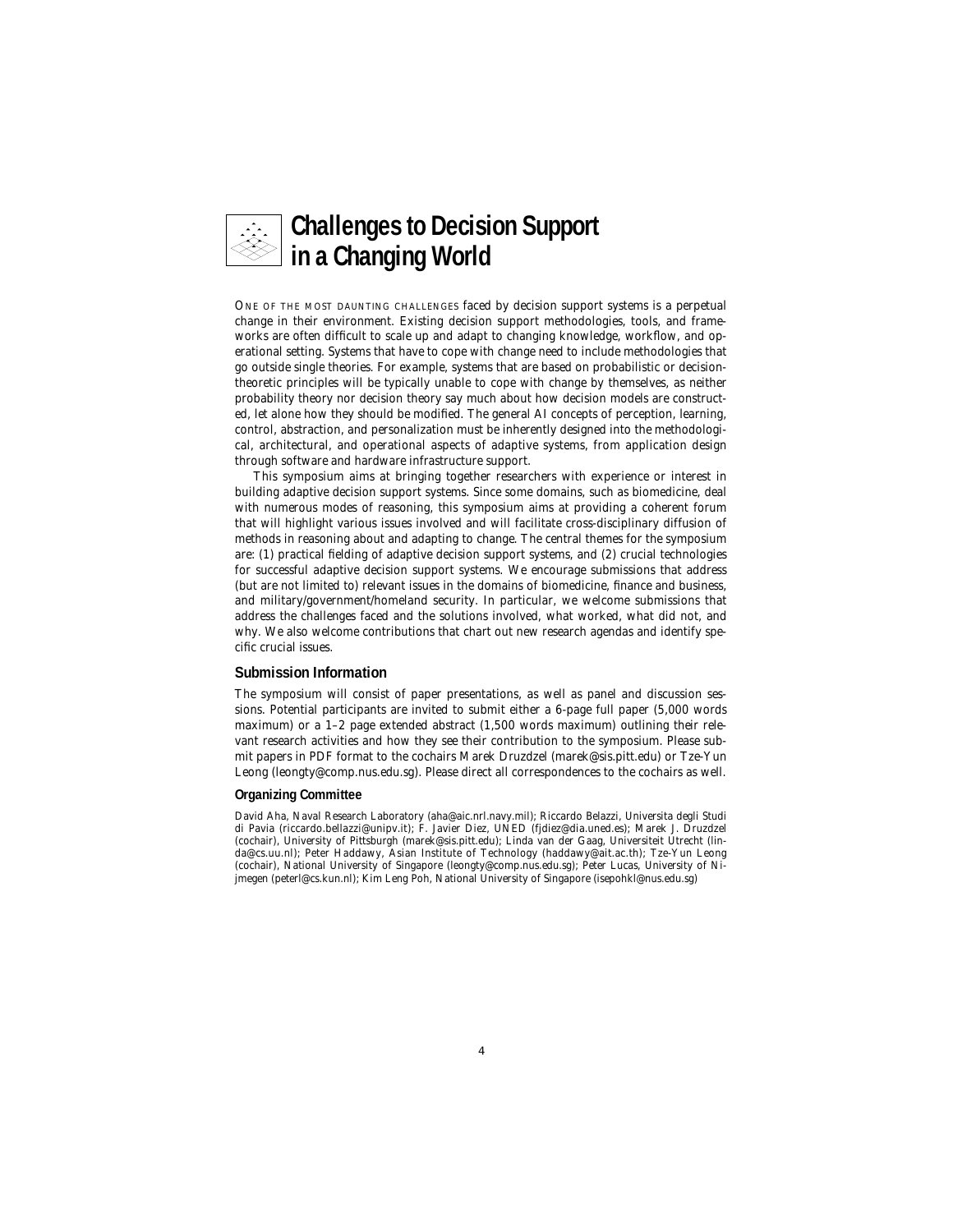

DEVELOPMENTAL ROBOTICS IS A NEW APPROACH that focuses on the autonomous self-organization of general-purpose control systems. It takes its inspiration from developmental psychology and developmental neuroscience. Developmental robotics is a move away from task-specific methodologies where a robot is designed to solve a particular pre-defined task (such as path planning to a goal location). This new approach explores the kinds of behaviors that a robot can discover through self-motivated actions based on its own physical morphology and the dynamic structure of its environment. Initially a developmental system might bootstrap itself with some innate knowledge, but with experience could create more complex representations and behaviors. Developmental robotics is different from many learning and evolutionary systems in that the reinforcement signal, teacher target, or fitness function comes from within the system. In this manner, these systems are designed to rely more on mechanisms such as self-motivation, homeostasis, or "emotions."

This emerging field has been interdiscplinary from its inception, including researchers from psychology, neuroscience, and cognitive science. However, developmental robotics is not as well known within the AI community. One purpose of this symposium is to create a forum for introducing AI researchers who have worked on related topics to the field. Such related topics include life-long learning, evolutionary robotics, reinforcement learning, and symbol grounding. In addition, this symposium can help define the emerging discipline of Developmental Robotics by incorporating the AI perspective.

We invite contributions on architectures for developmental robotics, examples of developmental behavior in robots, as well as features or mechanisms of developmental processing including, but not limited to: self-organization, self-exploration, self-motivation, categorization, artificial emotional systems, value systems, and anticipation-driven learning.

# **Submission Information**

The symposium will consist of paper presentations and panel discussions. Papers or extended abstracts on current research as well as position papers are welcome. Submissions should be 2–6 pages in length. E-mail submissions in PDF format to Douglas Blank (dblank@cs.brynmawr.edu). Themes for panel discussions will be identified based on the submissions. See www.cs.brynmawr.edu/DevRob05/ for additional information.

#### **Organizing Committee**

Douglas Blank (cochair), Computer Science, Bryn Mawr College; Lisa Meeden (cochair), Computer Science, Swarthmore College; Stan Franklin, Institute for Intelligent Systems, The University of Memphis; Olaf Sporns, Psychology, Indiana University; and John Weng, Computer Science and Engineering, Michigan State University

#### **Program Committee**

Deepak Kumar, Computer Science, Bryn Mawr College; Jim Marshall, Computer Science, Pomona College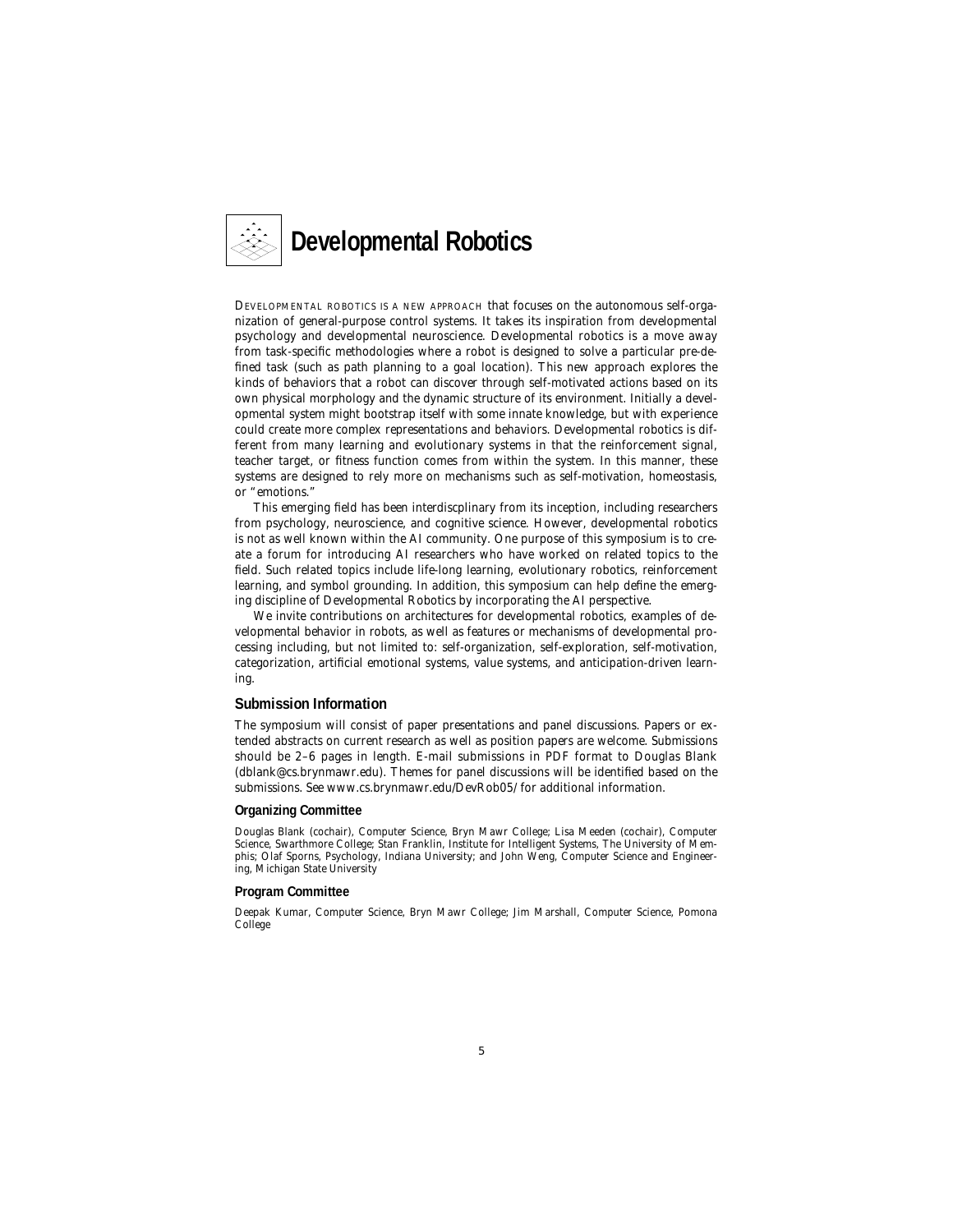

THIS SYMPOSIUM CONCERNS INTELLIGENT DEVICES that engage humans in dialog. Updating the 2000 AAAI Spring Symposium "My Dinner with R2D2: Natural Dialogs with Practical Robotic Devices," the goal of this working symposium is to share insights from ongoing research and to propose future directions for improving community understanding of humans and machines as agents who use dialog to accomplish tasks in the physical world. The intended scope encompasses machines that deliberate, sense, and react to their physical environment; interpret and respond to communication from humans; and convey to humans information from their unique perspective on the physical world.

- ❏ What justifies the modality of speech, the expressive power, ambiguity, and computational cost of spontaneous human language, and/or the complex dialog skills required for mixed initiative interaction or the cognitive integration of sensory and communicative contexts?
- ❏ How does the dialog change when robots are too small, too numerous, or too remote for teleoperation or direct manipulation control?
- ❏ What about personal robots as prosthetic or lifestyle aids for impaired users; can the single-user assumption be exploited in a private language that is more narrowly optimized than the generic dialog required for a public kiosk device or ATM?
- ❏ What can we say about the interplay between verbal and emotional robot-human communication? How will affective computing change human-robot dialog?
- ❏ How intelligent must the dialog-enabled device be? Which capabilities are essential?
- ❏ What social and/or economic changes can disrupt the underlying assumptions affecting robot dialog design?

The symposium will involve guided discussions and breakout sessions plus an invited presentation by Professor Herb Clark of the Department of Psychology at Stanford University entitled "Dialogs with Fictional Agents" (http://www-psych.stanford.edu/~herb).

# **Submission Information**

Prospective participants may submit a position paper (up to two pages) describing the point of view they propose to advocate at the symposium, or a research report (eight pages or less) describing work in progress to be presented for reactions from the community. All papers are to be submitted in PDF format to Luperfoy@stottlerhenke.com by 8 October 2004. Submissions will be judged on technical merit and on potential to provoke active discussion on dialog with physically situated devices. For more information visit http://itsresource.com/stottlerhenke/aaai-s2005

# **Organizing Committee**

Susann Luperfoy (cochair) Stottler Henke Associates (luperfoy@stottlerhenke.com); Nicholas Cassimatis (cochair) Rensselaer Polytechnic Institute (nlc@media.mit.edu); Cynthia Breazeal MIT Media Laboratory (breazeal@mit.edu); David Miller University of Oklahoma & KIPR (dmiller@kipr.org)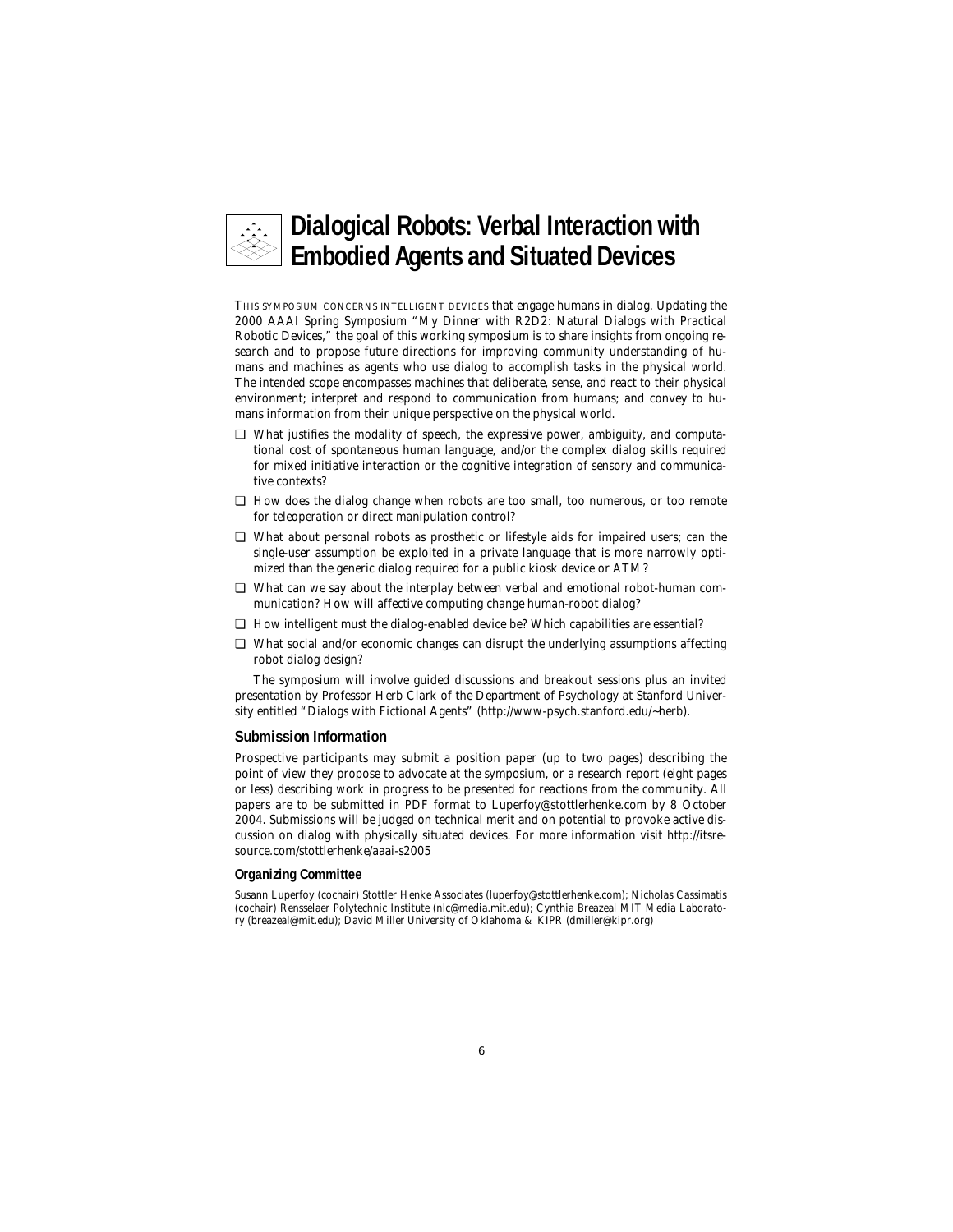

THIS SYMPOSIUM IS CENTERED AROUND THE IDEA of collecting knowledge from large groups of volunteer contributors in a distributed environment.

Many AI tasks depend on having large amounts of knowledge and data. There are knowledge bases to be constructed, corpora to be tagged, long training sessions, and so forth. Such resources are critical to our success, but building them can be difficult and timeconsuming. What if we could farm out most of that work to thousands of volunteers on the internet?

Collecting knowledge from volunteer contributors (unstructured or with contributors organized into tiers and classes) can potentially both enable new, more knowledge intensive approaches to the current open problems in many subfields of AI and allow the field to tackle new challenges.

We emphasize applications collecting semantic data—from knowledge that aids reasoning about everyday world to linguistically annotated corpora to bring knowledge-rich processing to NLP applications. Additional emphasis is on applications that benefit from having such knowledge available—including both aspects of their construction and their role as motivator and validator of users' contributions.

There are many open challenges in turning to the general public for help. On one hand, the systems need to collect useful knowledge (often, knowledge usable with current reasoning methods, sufficiently unambiguous and cross-validated, of useful breadth and depth). On the other, collection needs to have some payoff to the user that exceeds the effort of providing the knowledge. Collection needs to be fun and engaging to attract enough volunteers, by, among other things decomposing hard problems into "bite-sized" chunks that the average person could solve quickly.

We encourage submissions, which address any of the following issues (for fuller list, see http://teach-computers.org/kcvc05.html): What kinds of knowledge can and cannot be gathered from volunteer contributors? What knowledge is particularly suitable for collection from volunteers? Which collection tasks can be successfully tackled by massive, distributed (loose) collaboration? What knowledge can be collected implicitly, as a side effect to user's activities, e.g. searching or using the web? (focus on concrete proposals and specific applications). How to allocate effort between collection of new knowledge and validation of collected knowledge? How to collect most relevant additional knowledge (e.g. active learning techniques)? What are the design principles of interfaces that attract volunteers and increase contributor retention (incentive systems, gamelike environments, engaging contributors in debugging knowledge, showing contributors improvement on some tasks given their input)?

# **Submission Information**

Please see http://teach-computers.org/kcvc05.html for up-to date information. Please send either full papers (6 to 8 pages) or extended abstracts (up to 3 pages) in PDF or PostScript in AAAI format (see http://www.aaai.org/Symposia/symposia.html) to timc@isi.edu. Please contact us if you do not receive confirmation of receipt. Please contact timc@isi.edu with any questions.

# **Organizing Committee**

Timothy Chklovski, (USC/ISI), Pedro Domingos, (University of Washington), Henry Lieberman, (MIT), Rada Mihalcea, (Univ. North Texas), Push Singh (MIT)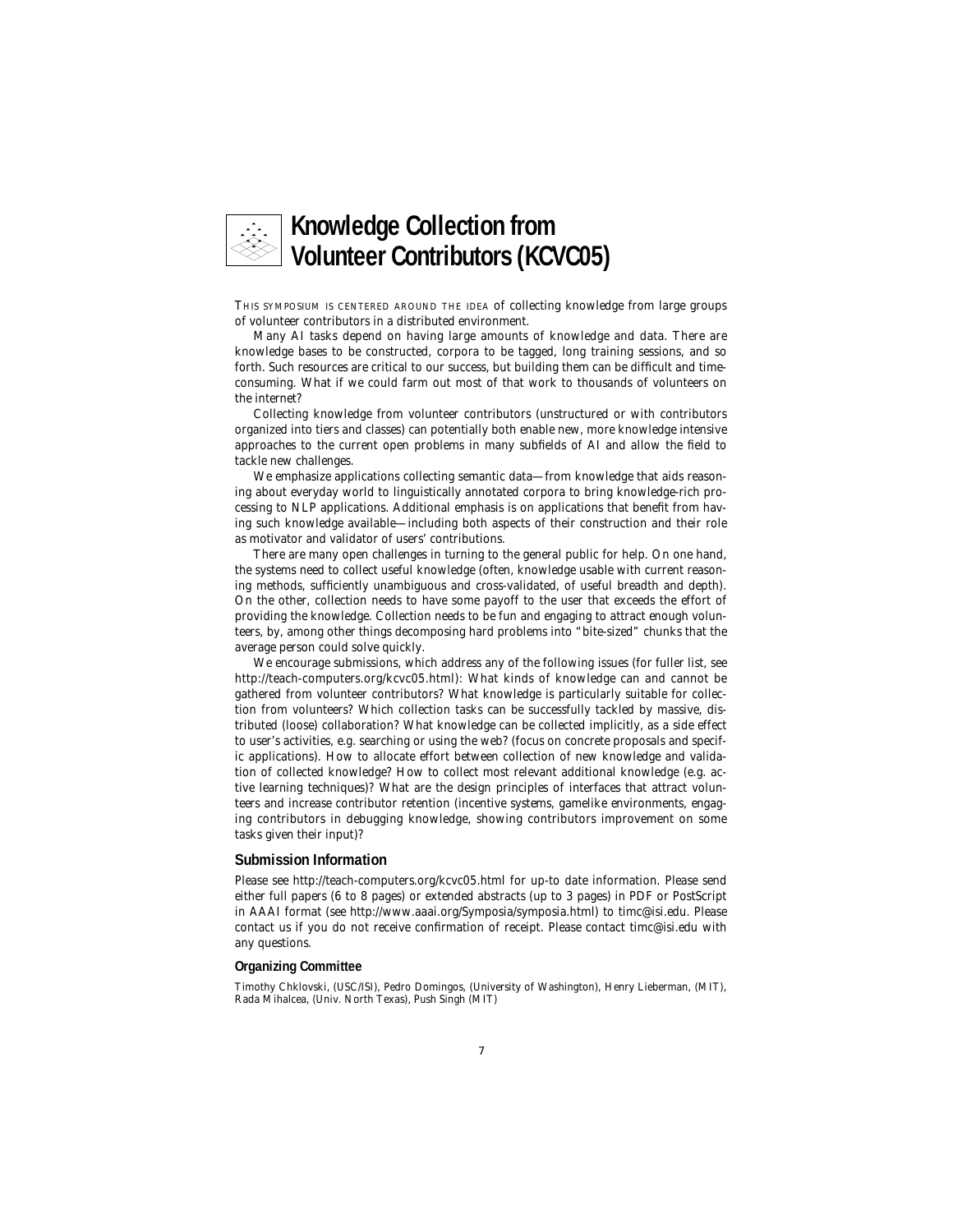

THE IMPORTANCE OF METACOGNITION IN human thinking, learning, and problem solving is well established. Humans use metacognitive monitoring and control to choose goals, assess their own progress, and, if necessary, adopt new strategies for achieving those goals, or even abandon a goal entirely. For instance, students preparing for an examination will make judgments about the relative difficulty of the material, and use this to choose study strategies. Since in such cases accuracy of metacognitive judgments correlates with academic performance, understanding human metacognition has been an important part of work on automated tutoring systems, and has led to the use of computer assistants that help improve human metacognition.

However, there has also been growing interest in trying to create, and investigate the potential benefits of, intelligent systems which are themselves metacognitive. It is thought that systems that monitor themselves, and proactively respond to problems, can perform better, for longer, with less need for (expensive) human intervention. Thus has IBM widely publicized their "autonomic computing" initiative, aimed at developing computers which are (in their words) self-aware, self-configuring, self-optimizing, self-healing, self-protecting, and self-adapting. More ambitiously, it is hypothesized that metacognitive awareness may be one of the keys to developing truly intelligent artificial systems. DARPA's recent Cognitive Information Processing Technology initiative, for instance, foregrounds reflection (along with reaction and deliberation) as one of the three pillars required for flexible, robust AI systems.

On the other side of the coin, it has also been established that metacognition can actually interfere with performance. Metacognition is no panacea, and therefore one of the issues that require further inquiry is the scope and limits of its usefulness.

The symposium is intended to bring together researchers from various disciplines interested in exploring the possibility of implementing metacognition in AI systems. Possible topics include reports on implemented metacognitive systems; computationally tractable models of human metacognition; the relation of recent work on metacognition in computation to work on, e.g. reflection, control of reasoning, and allocation of computational resources; methods for evaluating metacognitive systems; methods for implementing metacognition in heterogeneous systems; evaluation of different architectures for implementing metacognition; domains and/or problems for which metacognition is useful/essential; formal and/or knowledge-representation issues in metacognition; and the limits of metacognition (including cost/benefit analyses).

#### **Submission Information**

The symposium will include both presentations and organized discussions of central and foundational issues. Potential participants should check http://www.cs.umd.edu/~anderson/ASSMC for submission instructions.

#### **Organizing Committee**

Mike Anderson (cochair), University of Maryland, College Park (anderson(at)cs.umd.edu); Tim Oates (cochair), University of Maryland, Baltimore County (oates(at)csee.umbc.edu); Michael Cox, Wright State University (mcox(at)cs.wright.edu); John Dunlosky, University of North Carolina, Greensboro (j\_dunlos(at)uncg.edu); Don Perlis, University of Maryland, College Park (perlis(at)cs.umd.edu)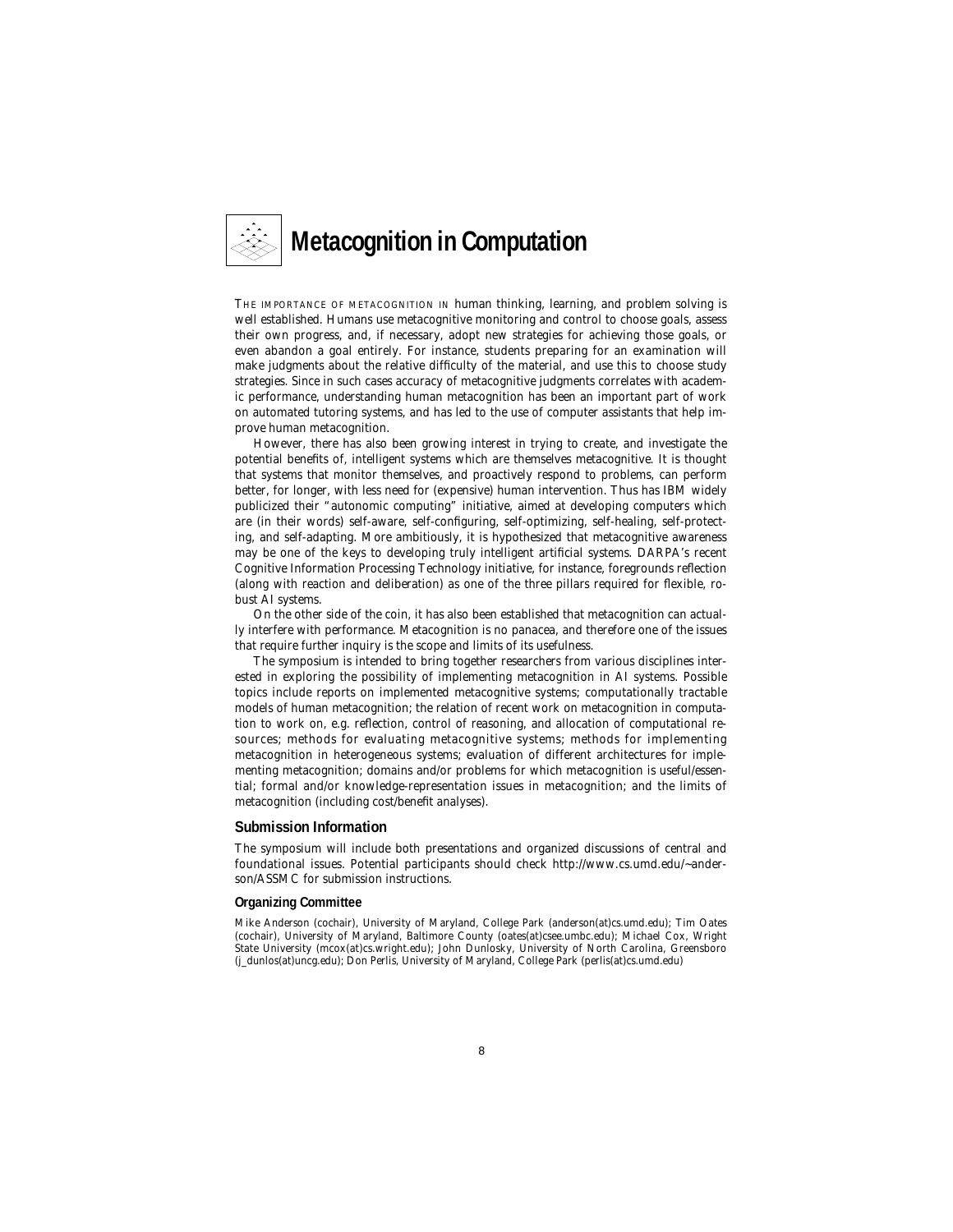

CONSIDER A FUTURE IN WHICH INTELLIGENT AGENTS play a significant role in our personal and professional lives: smart houses will anticipate our actions and needs while personalized agents will tailor our entertainment to our preferences, purchase goods for us on-line, monitor our health, and even drive us to the store. At work, agents will assist us in tasks ranging from organizing meetings to ensuring safety in complicated and stressful situations like operating nuclear power plants or conducting space missions. The agents might be robotic or be software processes, and they might act individually or in collections. Despite this breadth, these examples have two unifying features: they call on us to delegate decisions or actions to agents whose behavior will materially affect our interests or well-being, and they require a close partnership between users and agents over an extended period of time in order to get the job done.

What will it take to enable this future? Effective assistants will need significant new capabilities to interact with and understand people in ways that we don't yet fully understand. Moreover, the attempt to construct such persistent assistants will raise several broad questions at the intersection of the fields of autonomous systems and human centered computing: How does the context of persistent assistance shape user-agent interaction? What requirements do particular tasks and user populations impose? How can people and assistants communicate changing intentions, goals, and tasks to each other? How is trust developed and maintained? What is the tradeoff between predictable behavior and adjustable autonomy? How will persistent assistants affect people's social and interpersonal relations? How should mixed teams of many people and many agents interact?

This symposium will consider these and related questions by bringing together practitioners of artificial intelligence, human-computer interaction, cognitive modeling, robotics, assistive technologies, and fields that consider complex socio-technical systems. We hope to foster interactions among this highly interdisciplinary set of participants by including presentations from distinct perspectives and by allocating ample time for discussions. This symposium continues and extends the topics of the very successful AAAI 2003 Spring Symposium on Human Interaction with Autonomous Systems in Complex Environments and the AAAI 2004 Spring Symposium on Human Interaction with Autonomous Systems over Extended Operations.

# **Submission Information**

Papers should focus on the technical challenges of assisting people with ongoing tasks, and/or on problem domains that require persistent assistants. They can describe completed work or work in progress. The organizing committee will carefully review all papers.

Submissions should be in AAAI format and no more than 8 pages in length. Please send them by email (PDF preferred) to Daniel Shapiro (dgs@stanford.edu). The deadline for submissions is October 8, 2004.

#### **Organizing Committee**

Daniel Shapiro (Chair), ISLE/Stanford University (dgs@stanford.edu); Pauline Berry (cochair), SRI (berry@ai.sri.com); John Gersh (cochair), Johns Hopkins University (john.gersh@jhuapl.edu); Nathan Schurr (cochair), University of Southern California (schurr@usc.edu); David Kortenkamp, NASA Johnson Space Center/Metrica Inc. (korten@traclabs.com); Barney Pell, NASA Ames Research Center (barneypell@yahoo.com); Richard Simpson, University of Pittsburgh (ris20@pitt.edu)